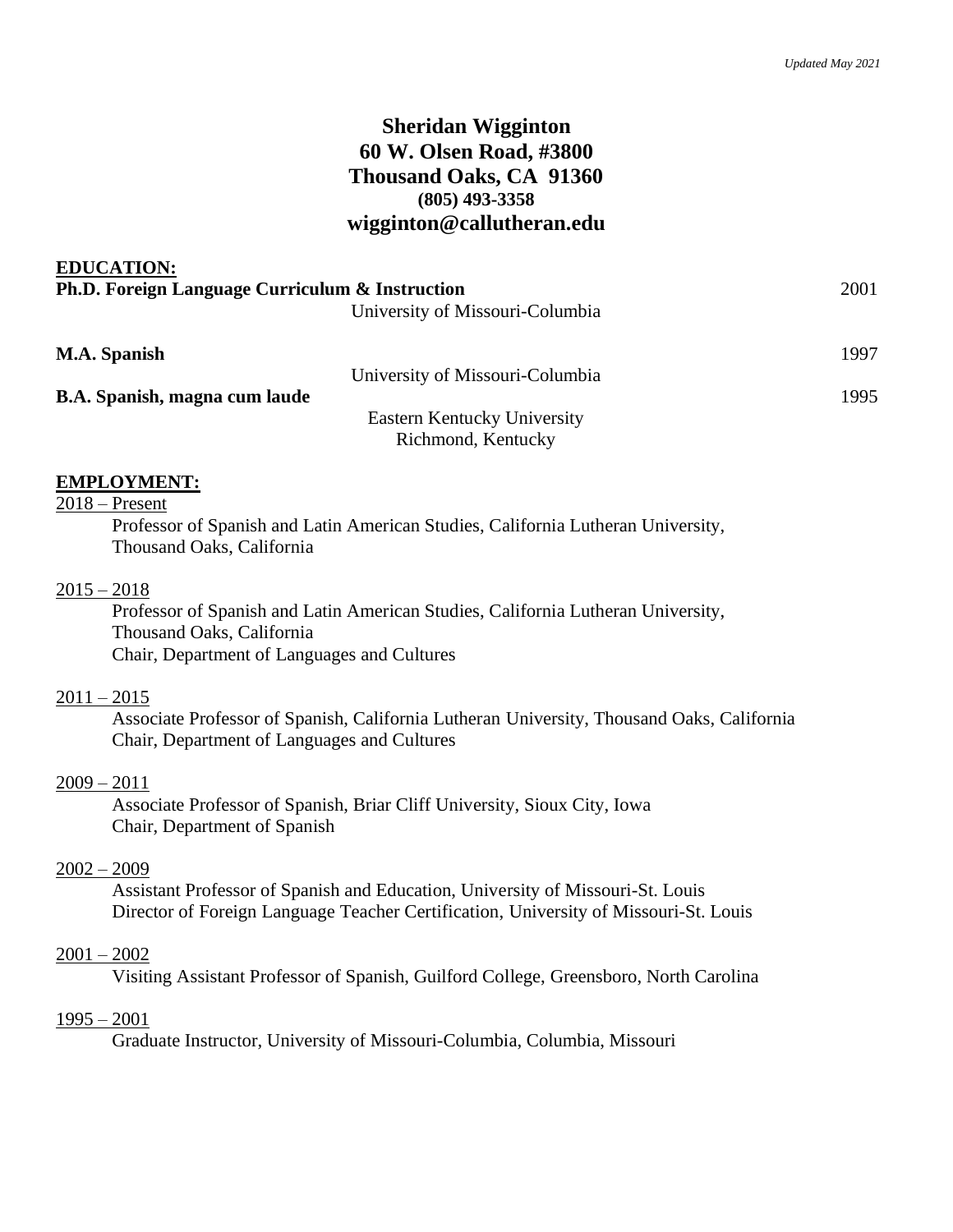### **PUBLICATIONS:**

Wigginton, S. & Middleton, R.T., IV. (2019). *Unmastering the Script: Education, Critical Race Theory, and the Struggle to Reconcile the Haitian Other in Dominican Identity*. Tuscaloosa, AL: University of Alabama Press.

Hettinga, K., Wigginton, S., & Seales, L. "¿Hablas español? Launching a Spanish-language insert at a small student newspaper." Refereed Conference Proceeding. Fifth World Journalism Education Congress, Paris, France. [http://www.wjec.paris/wp-content/uploads/2020/05/WJEC\\_proceedings\\_V2\\_Final.pdf](http://www.wjec.paris/wp-content/uploads/2020/05/WJEC_proceedings_V2_Final.pdf) Pages 399-410. Accessed on August 10, 2020.

Middleton, R. T., IV. & Wigginton, S. (2018). The Interconnected Challenges and Dangers Faced by Haitian and Haitian-Descended Youth in the Dominican Republic. In R. T. Middleton, IV (Ed.), *Unequal Protection of the Law: The Rights of Citizens and Non-Citizens in Comparative Perspective*. St. Paul, MN: West Academic.

Middleton, R.T., IV. & Wigginton, S. (2012). A Comparative Analysis of How the Framing of the Jus Soli Doctrine Affects Immigrant Inclusion into a National Identity, with R.T. Middleton. *Temple Political and Civil Rights Review*, 21 (2), 521-542.

Wigginton, S. (2010). Blackness as a barrier to citizenship and education in the Dominican Republic, *Education, Citizenship and Social Justice*, 5 (2), 163-170.

Wigginton, S. (2009). Review of the book Dominican Cultures: The Making of a Caribbean Society by Bernado Vega, Editor. *Journal of Haitian Studies*, 15 (1&2), 409-412.

Wigginton, S. (2007). The color of citizenship in the Dominican Republic: Chronicling blackness through education policy and reform. In A. Morris & M. Parker (Eds.), Celebrations and Connections in Hispanic Literature, 40-47. Newcastle: Cambridge Scholars Publishing.

Wigginton, S. (2006). Hispanidad as ethnic myth and the anti-Haitian nation: An ethno-symbolic approach to understanding Dominican identity, *PALARA: Publication of the Afro-Latin/American Research Association*, 10, 51-60.

Wigginton, S. (2006). Banning, becoming and being black in the Dominican Republic: How attitudes about blackness are reflected in education policy and reform. In R. Kirkland & D. Namala (Eds.), *Proceedings of the Pacific Coast Council on Latin American Studies*, 172-179. Carson, California: PCCLAS Secretariat-California State University, Dominguez Hills.

Wigginton, S. (2005). Character or caricature: Representations of blackness in Dominican social science textbooks, *Race, Ethnicity and Education*, 8 (2), 191-211.

Wigginton, S. (2003). Review of the book Why the Cocks Fight: Dominicans, Haitians, and the Struggle for Hispaniola by Michele Wucker. *Journal of Haitian Studies*, 9 (2), 181-184.

Wigginton, S. (2000). Interview with Blas Jiménez, *PALARA: Publication of the Afro-Latin American Research Association,* 4, 90-92.

Wigginton, S. (1999). [Translation of abstract for journal article "Parasites, porotic hyperostosis, and the implications of changing perspectives," by T.D. Holland & M.J. O'Brien]. *American Antiquity*, 62 (2), 183- 193.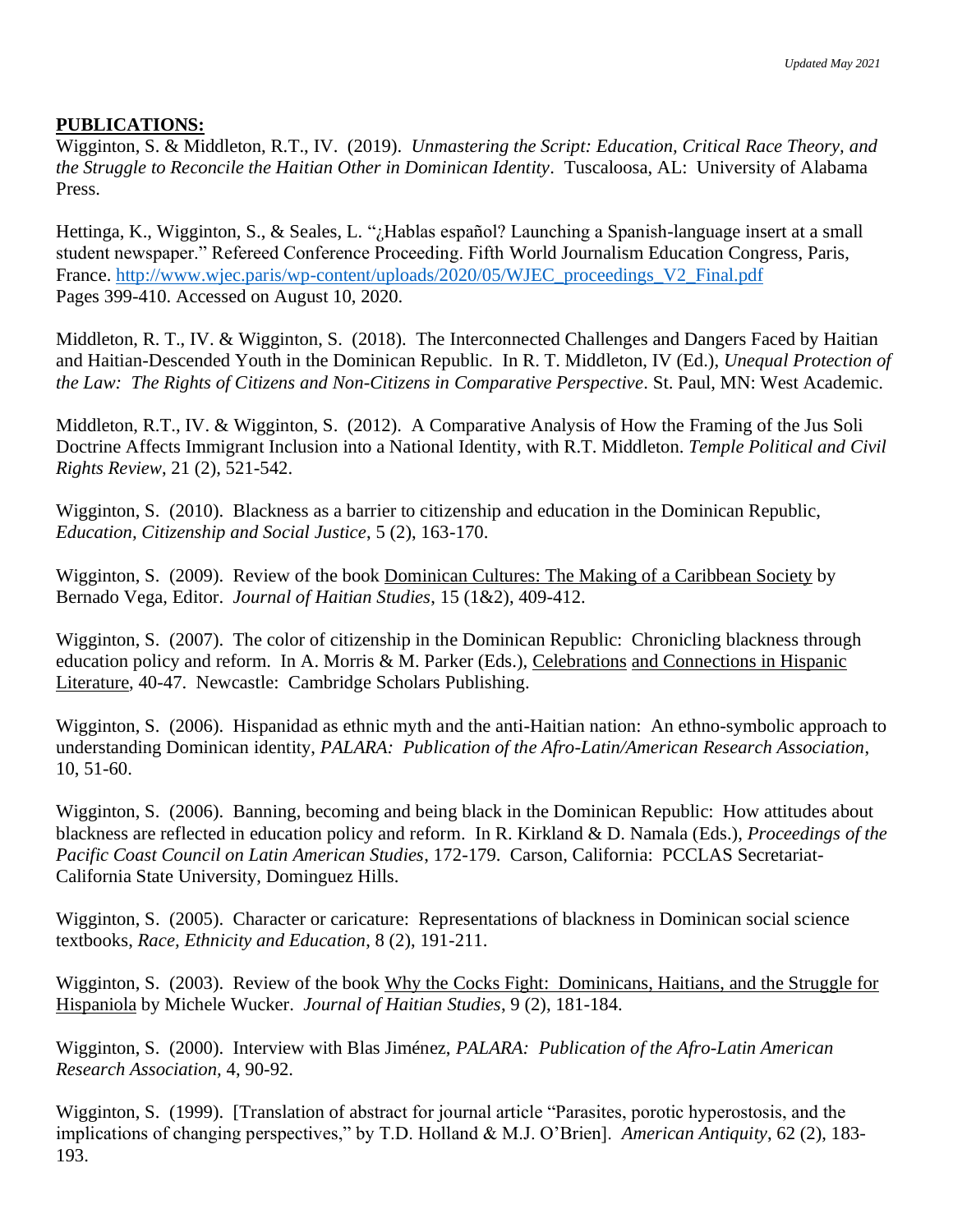# **AWARDS AND FELLOWSHIPS**

2021-2022: City University of New York Dominican Studies Institute Fellow 2021: College Dean's Award for Diversity, Equity & Inclusion 2020: Provost's Distinguished Scholar Award 2018: Research Fellow. Antiana and Caribiana Collection at the University of Curaçao. Willemstad, Curaçao

### **WORK IN PROGRESS:**

Allen, R. M. & Wigginton, S. (Eds.) *Un-Silencing the African Voice in Curaçaoan Society: Past and Present*. Leonora, L. & Wigginton, S. The Nemesis of an (Afro) Curaçaoan Nationalism: Dutch Schoolbooks Revisited.

### **PROFESSIONAL PAPERS:**

"Identity Construction: Representation and Othering of People of African Descent in Latin American Children's Literature." International Conference on Children's Studies; London, England (virtual). Co-presented with Dr. LaVerne Seales and Ms. Marleys Meléndez Moré: March 2021.

"¿Hablas español? Launching a Spanish-Language Insert at a Small Student Newspaper." Fifth World Journalism Education Congress; Paris, France. Co-presented with Dr. Kirsti Hettinga; July 2019.

"Teaching Tula: How and why Curaçaoans tell their island's story of blackness, slavery, and revolt." Twelfth Biennial International Conference of the Afro-Latin/American Research Association; Houston, Texas; August 2018.

"To Be or Not To Be In Transit: How Changing Interpretations of the Jus Soli Doctrine in the Dominican Constitution Impact Citizenship Status." Tenth Biennial International Conference of the Afro-Latin/American Research Association; Kingston, Jamaica; August 2014.

"No Me Llames Oaxaquita: Exploring How Indigenous Mexican Populations Navigate Language and Cultural Barriers in the Public School System." With co-presenter Alicia Núñez (undergraduate student research associate.) Mid-America Conference on Hispanic Literatures; University of Missouri, Columbia, Missouri; November 2013.

"Dominican Heroes and Haitian Others: How Schoolbook Biographies Shape the Cultural and Political Legacies of Joaquín Balaguer and José Francisco Peña Gómez." Pacific Coast Council of Latin American Studies; California State University-Los Angeles, Los Angeles, California; October 2011.

"The 'Great Men' of La Trinitaria: Portrayals of Juan Pablo Duarte, Ramón Matías Mella and Francisco del Rosario Sánchez in Dominican Schoolbooks." Eighth Biennial International Conference of the Afro-Latin/American Research Association; Lima, Peru; August 2010.

"Vísceras and the Task of Teaching Equatorial Guinea's Framework for Modernization." College Language Association, University of Maryland-Eastern Shore, Cambridge, Maryland; March 2009.

"Dominican Ethnic Politics: The Strange Cases of Angelita Primera and Peña Gómez." First Conference on Ethnicity, Race and Indigenous Peoples in Latin America and the Caribbean, University of California, San Diego, California; May 2008.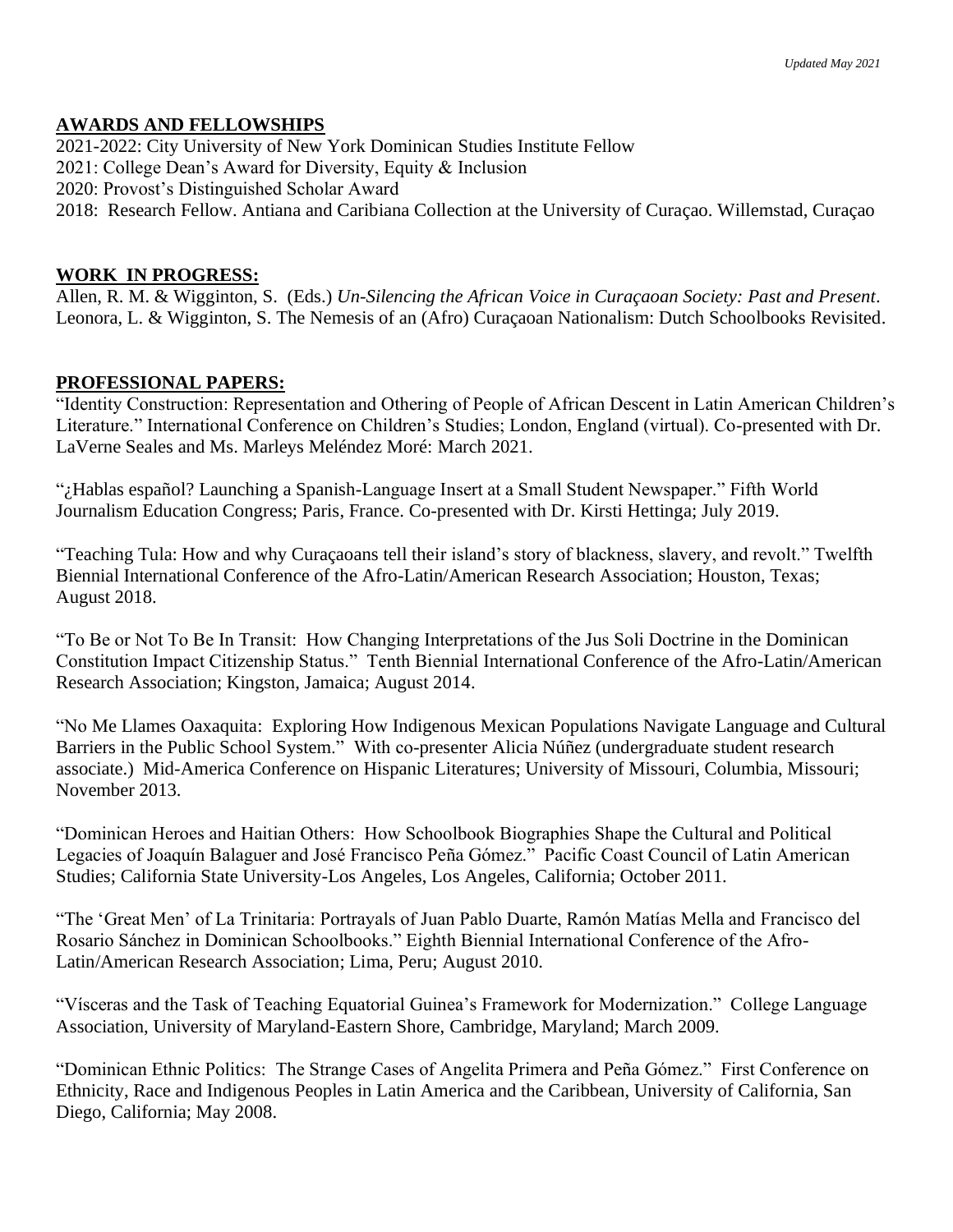"Books, Bias and Blackness: Images of Identity in Dominican and Costa Rican Textbooks." 52nd Annual Meeting of the Comparative and International Education Society, Teachers College Columbia University, New York, New York; March 2008.

"Face the Nation: How Dominican Politics and the Legend of Enriquillo Work to Craft *El Look Dominicano* Latin American Studies Association, Montréal, Canada, September 2007.

"Poetic Justice: The Dominican-Haitian Divide as Seen Through the Poetry of Blas R. Jiménez." Dominican-Haitian Representations: Migrations, Citizenship and Human Rights, The City University of New York, New York, New York; February 2007.

"Tracing the Face of Race in the Dominican Republic: Dominican Education Policy and Reform from Trujillo to Present." College Language Association, University of Birmingham, Birmingham, Alabama; April 2006.

"The Color of Citizenship in the Dominican Republic." XXV Hispanic Languages and Literatures Conference, Louisiana State University, Baton Rouge, Louisiana; February 2006.

"Banning, Becoming and Being Black in the Dominican Republic: How Attitudes about Blackness are Reflected in Education Policy and Reform." Pacific Coast Council on Latin American Studies, Loyola Marymount University, Los Angeles, California; November 2005.

"Why and How to Include Cristina García's *Monkey Hunting* in the Spanish Curriculum and Classroom." 46th Annual Convention of the Midwest Modern Language Association; St. Louis, MO; November 2004.

"Myth-Making in Black and White: Haiti, the Dominican Republic and the Ethnic Myth of Hispanidad." Our America: Transnational Utopias and the Haitian Revolution in Caribbean and Latin American Culture; Columbia, MO; November 2004.

"Myth, Memory, and Dominican Antihaitianism: An Ethnosymbolic Approach to Understanding Dominican National Identity." Fifth Biennial International Conference of the Afro-Latin/American Research Association; San Juan, Puerto Rico; August 2004.

"Textbooks as Ethnic Propaganda." 44th Annual Convention of the Midwest Modern Language Association; Minneapolis, MN; November 2002.

"Learning Disabled Students in the Foreign Language Classroom." Foreign Language Association of Missouri Conference; Lake of the Ozarks, MO; October 2002.

"Conflict in the Caribbean Classroom." Mid-America Conference of Hispanic Literature; Washington University, St. Louis, MO; September 2002.

"How Haitian-Dominican Cultural Conflicts Shape the Teaching of Dominican Identity." 55th Annual Kentucky Foreign Language Conference; University of Kentucky, Lexington, KY; April 2002.

"Accent-Rating the Positive: Spanish Students' Preference for Various Native Spanish Accents." Central States Conference; Indianapolis, IN; April 2001.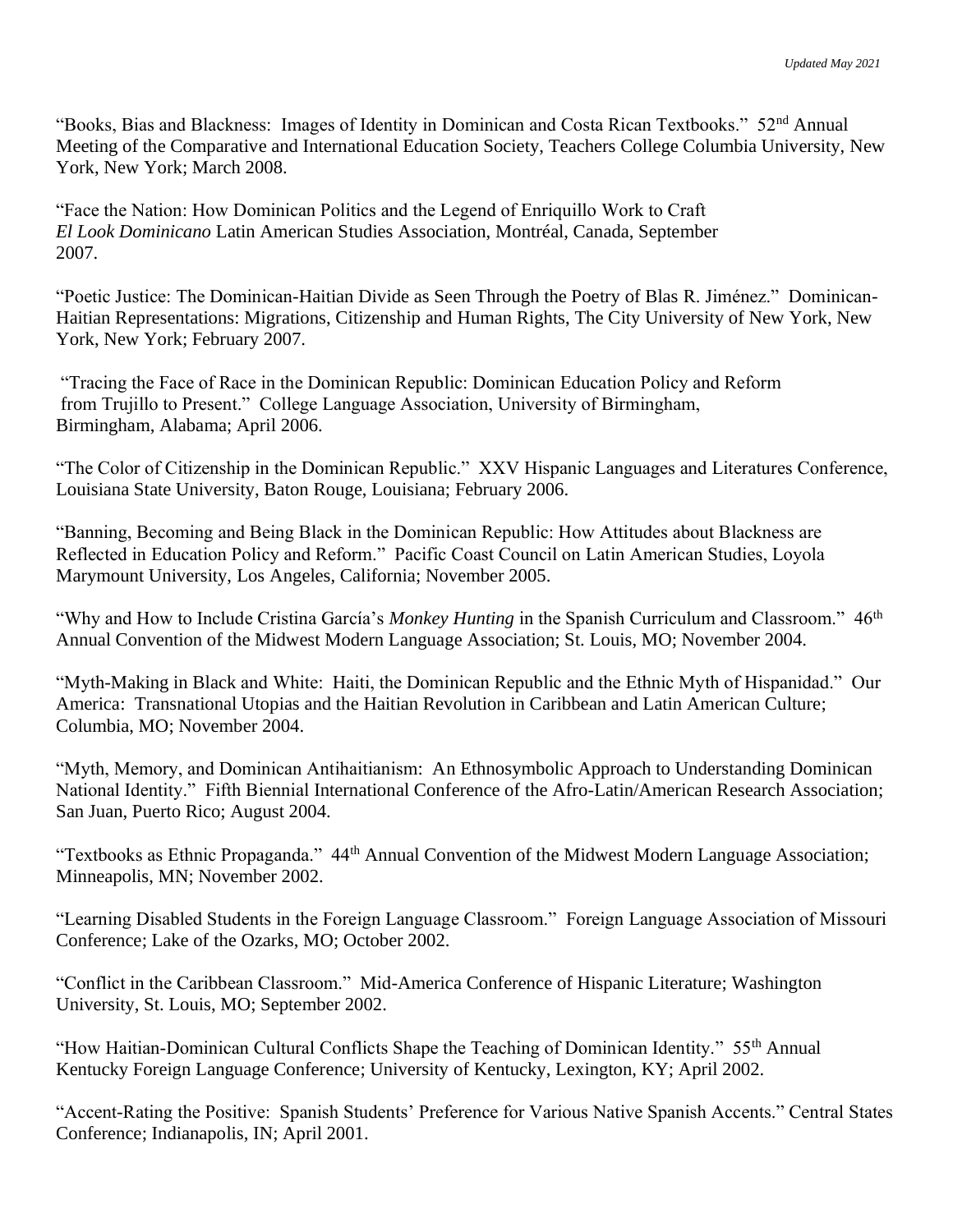"Improving Learner Comprehensibility of Native Spanish Accents." Foreign Language Association of Missouri Conference; Lake of the Ozarks, MO; November 2000.

"Using Whole Language Strategies with Older Foreign Language Learners." Foreign Language Association of Missouri Conference; Kansas City, MO; November 1998.

# **OTHER SCHOLARLY ACTIVITY:**

August 2014: Participated in "Spotlight on Faculty Scholarship" at the Faculty Retreat. Presentation topic: *Understanding Dominican Identity Through Its Schoolbooks.*

April 2014: Presented the paper "No me llames Oaxaquita": Exploring How Indigenous Mexican Populations Navigate Language and Cultural Barriers in the Public School System" at California Lutheran University of Scholars. Presented with student research associate Alicia Núñez as part of a grant from the Center for Equality and Justice Summer Research in Service of Communities.

Summer 2008: Participated in the National Endowment for the Humanities Summer Institute titled *The Literature of Equatorial Guinea: A Pedagogical Perspective*.

May 2008: Organized and chaired a panel session for the First Annual conference on Ethnicity, Race and Indigenous Peoples, hosted by the University of California-San Diego's Center for Iberian and Latin American Studies.

September 2007: Organized and chaired a panel session with four presenters and a discussant for the Latin American Studies Association annual international conference.

August 2007: Invited presenter for Costa Rican symposium titled *Festival Flores de la Diaspora*. Presentation titled "Educación Multicultural y Literatura Afrocentroamericana."

August 2007: Panel member for Costa Rican symposium event titled *Festival Flores de la Diaspora.* Panel titled "Investigando la Identidad Costarricense."

February 2006: Invited speaker at Southeast Missouri State University. Presented university-wide lecture titled "Black by Any Other Name: A Comparison of How African-Americans and Dominicans Negotiate Being Black."

February 2005: Invited speaker at Southeast Missouri State University. Presented university-wide lecture and class seminar titled "Dominican Identity and Ethnic Conflict in Hispaniola."

October 2004: Presented paper titled "Pedagogical Perspectives on Teaching a Second Language: The ACTFL Five C's in the Foreign Language Classroom". Part of *Seminar and Workshop on Teaching Modern Greek as a Second Language*, held at UM-St. Louis.

2003-2004: New Faculty Teaching Scholars Participant.

2003-2004: Content Consultant for Title VI-A Grant sponsored by Missouri Community College Association and the U.S. Department of Education—"Enhancing International Studies and Foreign Language Teaching and Learning at Missouri Community Colleges. Year II: Latin America and the Caribbean".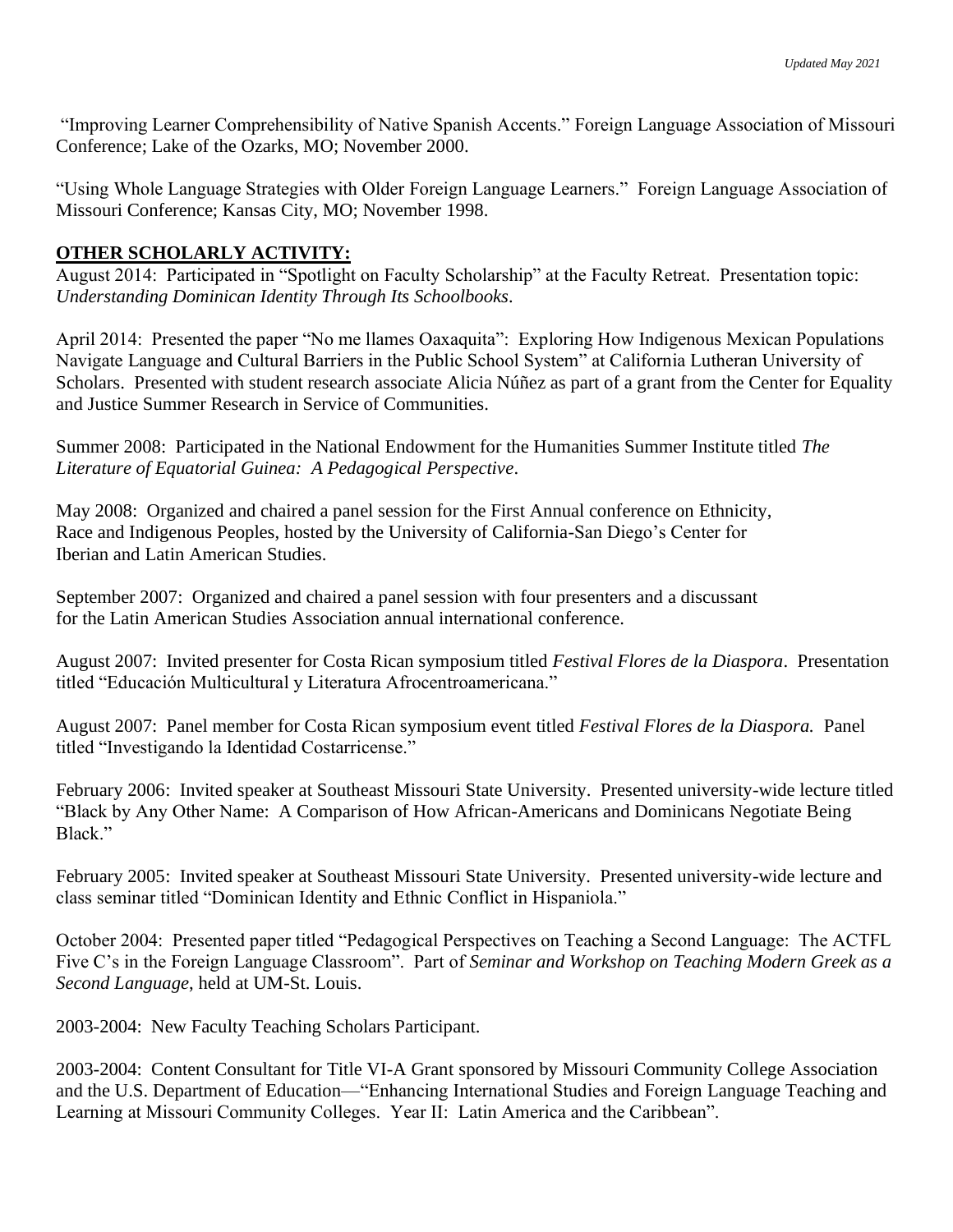September 2002: Presider for conference session titled "Identidades latinoamericanas" at the Mid-American Conference on Hispanic Literature held at Washington University in St. Louis, MO.

April 2002: Organized and chaired two-day symposium at Guilford College on African and Asian diasporas in Latin America.

June-July 2001: Served as assistant to the director for the NEH 2001 Summer Institute for College and University Teachers—Teaching the African Diaspora: An Afro-Romance Approach.

### **GRANT APPLICATIONS:**

February 2021: (Co-PI with Drs. Kirstie Hettinga and LaVerne Seales) (33%). "Spanish Media Minor." Gannett Foundation. \$20, 000. Funded May 2021: \$10,000.

October 2018: (Co-PI with Dr. Kirsti Hettinga) (50%). "Developing a Spanish Media Minor: An Experiential Approach to the Humanities." National Endowment for the Humanities: Humanities Connections Planning Grant. \$36,426. Not Funded.

August 2018: Wigginton, S. (PI) (100%). "Teaching Tula: How and why Curaçaoans tell their island's story of blackness, slavery, and revolt." California Lutheran University Faculty Research and Creative Works Grant. \$5,000. Funded.

June 2013 to June 2014: Wigginton, S. (PI) (100%) "Mixtec Cultural Education in the Oxnard School District: Identifying the Key Elements for a Community Created Curriculum." California Lutheran University Center for Equality and Justice Summer Research in Service of Communities. \$10,000, Funded.

February 2008: Wigginton, S. (PI) (100%) "Dominican Ethnic Politics: The Strange Cases of Angelita Primera and Peña Gómez." UM-St. Louis Small Grants Fund. \$695.00, Funded.

November 2007: Wigginton, S., Hoagland, C., Sherman, H. & Zhadko, O. (CO-PI) (50%) "Undergraduate International Studies Program and Foreign Language Program." US Department of Education. \$180,000, Not Funded.

May 2007: Wigginton, S. (PI) (100%) "Afro-Costa Ricans and the Image of Cocorí." UM-St. Louis Center for International Studies. \$800.00, Funded.

October 2007: Wigginton, S. (PI) (100%) "Critical Approaches to the Portrayal of Afro Ricans in School Textbooks and Materials." University of Missouri-St. Louis Research Award**.** Amount requested: \$9778, Not Funded.

October 2005: "Banning, Becoming and Being Black in the Dominican Republic: How attitudes about blackness are reflected in education policy and reform." \$784.19, Funded.

May 2004: "The Use of Textbooks in Teaching and Learning about Dominican National Identity". UM-St. Louis Center for International Studies. \$2925.00, Funded.

February 2004: "The Use of Textbooks in Teaching and Learning about Dominican National Identity". UM-St. Louis Research Award. \$12,223, Not funded.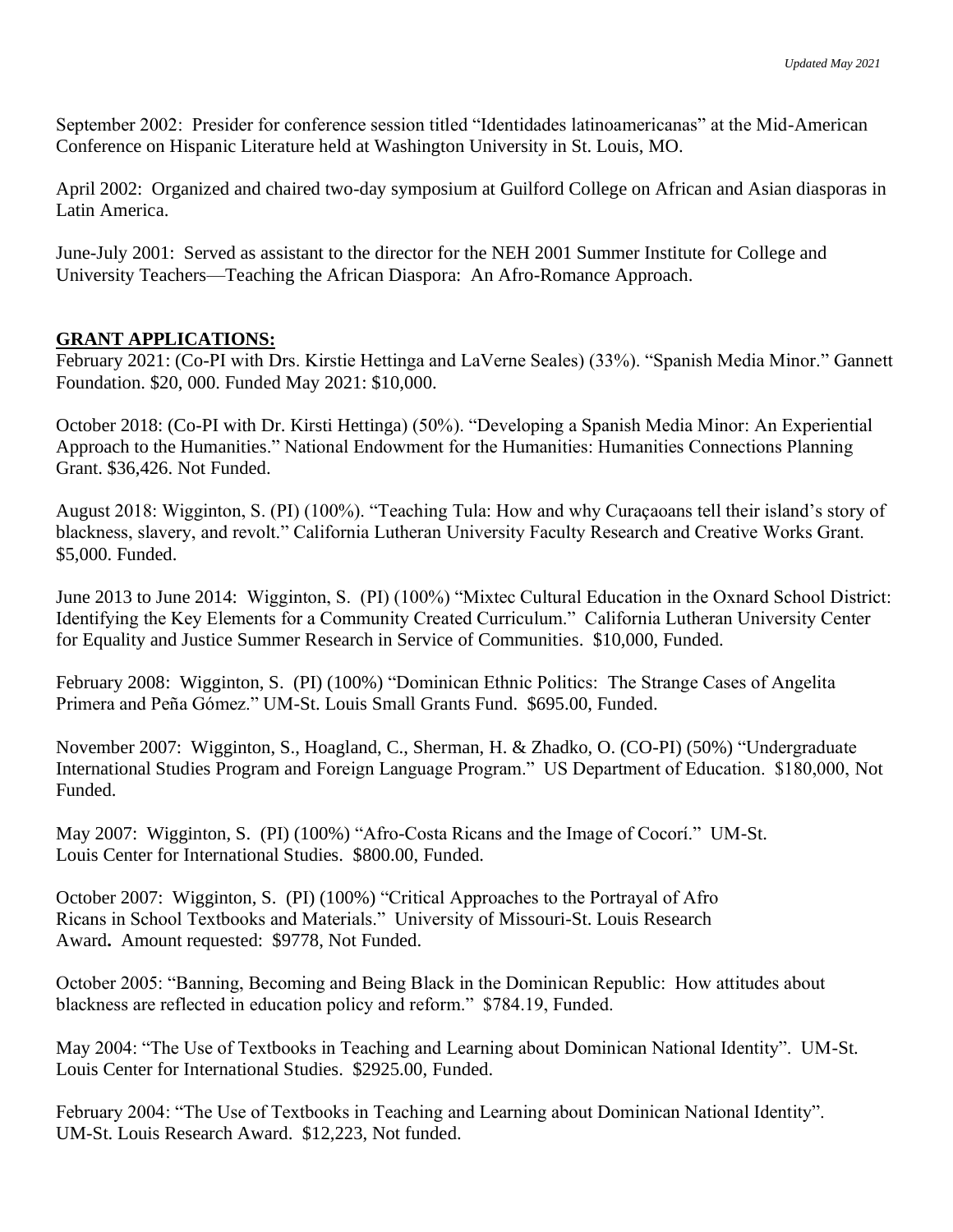February 2003: "Myth-Making in Black and White: An Ethno-symbolic Approach to Understanding Dominican National Identity". UM-St. Louis Research Award. \$7,300, Not funded.

October 2002: "Textbooks as Ethnic Propaganda". UM-St. Louis Small Grants Fund. \$295.00, Funded.

#### **PROFESSIONAL AFFILIATIONS:**

Association for the Study of the Worldwide African Diaspora Latin American Studies Association (Haiti-Dominican Republic Section) Afro-Latin/American Research Association Modern Language Association

#### **LEADERSHIP IN SERVICE:**

#### **Elected/Appointed Positions**

\*President, Afro-Latin/American Research Association (September 2014 – present)

\*Chair, Department of Languages and Cultures California Lutheran University (August 2011 – January 2018)

\*Equity Advisor for Faculty Searches and Professional Development California Lutheran University (May 2016 – January 2018)

\*Advancement, Rank, and Tenure Committee California Lutheran University (Fall 2016 – Spring 2017)

\*Chair, Conference Organizing Committee Tenth Biennial International Conference of the Afro-Latin/American Research Association (August 2013 – August 2014)

\*Chair, Department of Spanish Briar Cliff University (August 2009 – May 2011)

\*Director of Foreign Language Student Teacher Education University of Missouri-Saint Louis (August 2002 – May 2009)

#### **GENERAL SERVICE:**

Fall 2020 to Present: Grievance Committee

Spring 2018 to Spring 2019: Academic Standards Committee

Fall 2017 to Spring 2018: California Lutheran University Equity Leadership Council

May 2016 to January 2018: Equity Advisor for Faculty Searches and Professional Development

Fall 2016 to Spring 2017: Member, Advancement, Rank, and Tenure Committee

Fall 2014 to Present: University Honors Committee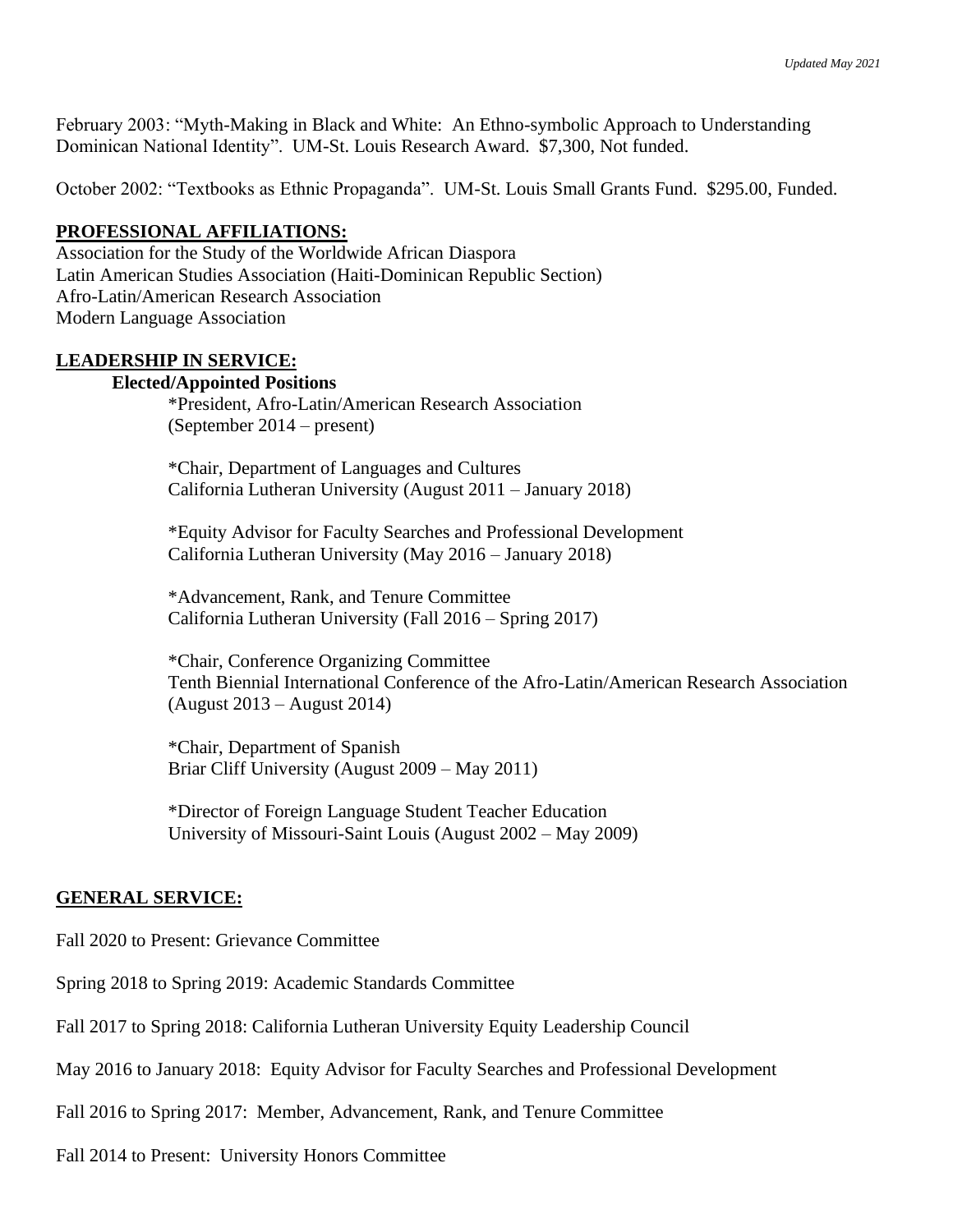Fall 2012 to Spring 2014: Educational Policy and Curriculum Committee—Undergraduate

May 2009 to May 2011: Conflict Resolution Committee

October 2007 to 2009: Co-Chair of the College of Education's Dean's Committee on Social Justice

2006-2007: Chair of Curriculum Committee in Department of Foreign Languages

Winter 2006: Spanish Section Head

Winter 2006: Debriefing Committee for White Privilege 7 Conference hosted at UM-St. Louis

Fall 2005 to Winter 2007: Faculty Senate Committee "Assessment of Educational Outcomes"

August 2005 to October 2007: Member of the College of Education's Dean's Committee on Social Justice

Fall 2004: Foreign Language representative for accreditation visit by NCATE and DESE Boards of Examiners.

October 2004: Led mentor workshop session for area middle and high school teachers who are hosting a foreign language intern.

2004 to 2006: Member of Curriculum Committee in Department of Foreign Languages and Literatures.

September 2004: Served on committee to hear student grade appeal in Department of Teaching and Learning.

2004-2005: Member, ad hoc committee for graduate course development with theme "Curriculum and Teaching for Diversity" as part of the College of Education's graduate program re-design initiative

2003 to present: Foreign Language representative on the Center for Humanities Faculty Board.

2003 to 2005: Co-Chair with Jane Zeni Secondary Education / Teacher Certification Committee

2003 to 2004: Developed post-degree certification advising guide with secondary education committee joint appointees.

June 2003: Conducted curriculum alignment seminar for area Spanish Credit Advanced teachers as a part of workshop series for professional development.

Fall 2003: Reviewer for University of Missouri system Research Board proposals.

2002 to 2005: Chair of Teaching Evaluation and Assessment Committee in Department of Foreign Languages and Literatures.